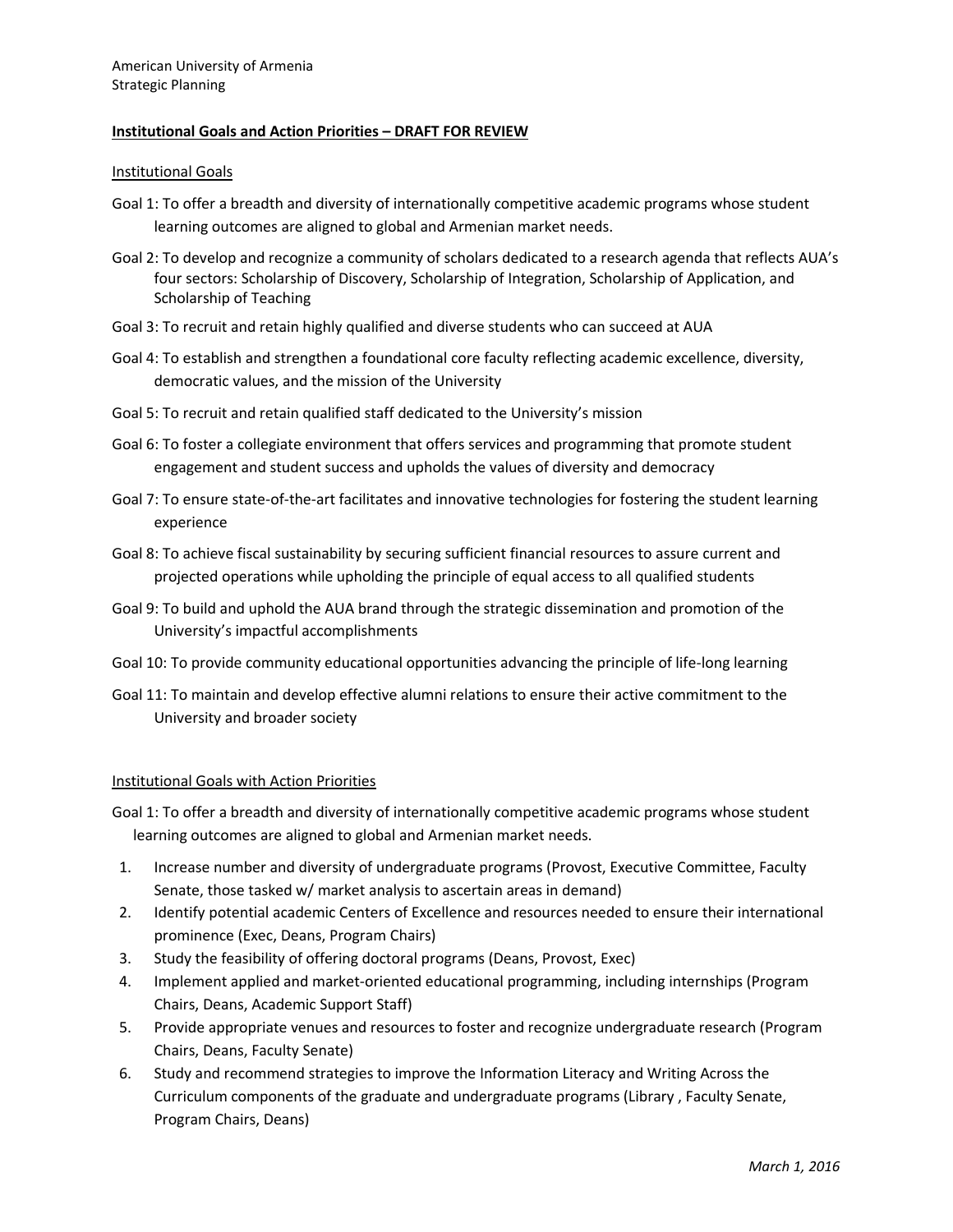- Goal 2: To develop and recognize a community of scholars dedicated to a research agenda that reflects AUA's four sectors: Scholarship of Discovery, Scholarship of Integration, Scholarship of Application, and Scholarship of Teaching
- 1. Develop an institutional statement on the role of research at AUA and recommend tactics to address resources needed for full implementation (Deans, Research Centers, VP Finance, Provost)
- 2. Identify and make recommendations on the need for logistical support for research management within research centers (e.g. grant administration) (Deans, Research Centers, Exec)
- 3. Continue and expand funding for research, conference travel, and the Faculty Research Awards program (Exec, Development, Deans)
- 4. Establish endowment for each center (possibly by naming), with the intent to cover administrative expenses of the centers (Development, Research Centers, Exec)
- 5. Continue aggressive application process under Erasmus+ to support faculty mobility and professional development (VP Operations, Deans)
- 6. Develop a system for capturing and measuring the impact our research centers have on Armenia (Research Centers, IR, Communications, Deans)
- 7. Ensure the visibility of research conducted at AUA through the strategic publicizing of research results and their relevance (the research-to-practice link) (Research Centers, IR, Communications, Deans)

Goal 3: To recruit and retain highly qualified and diverse students who can succeed at AUA

- 1. Define, identify and grow admission funnels reflecting the profile of AUA's most successful students (Admissions, IR, Registrar, BAC, GAC)
- 2. Broaden recruitment efforts internationally in order to increase applications and enrollments by members of the Diasporan community and those of other backgrounds to increase student diversity (Admissions, Administration)
- 3. Study the feasibility of designating an office (e.g. Center for International Education) responsible for 1) international students once admitted to ensure they have adequate support, and 2) AUA students inquiring about study abroad (Admissions, Center for Student Success, Exec)
- 4. Conduct a market study on local and international student demand and expectations for summer programming (Admission, Center for Student Success, BAC, GAC)
- 5. Review financial aid and tuition assistance practices and policies to ensure that student need is met (Registrar, Financial Aid, Development, Administration)
- 6. Make sure students understand the cost of their education and the subsidy they receive; gradually decrease the subsidy, while maintaining the financial assistance program so that those who can afford pay the real cost of their education (Exec, Development)
- 7. Review the recommendations of the ad hoc committee on student advising to improve effectiveness in undergraduate academic advising on the faculty, program, college and institutional levels (Faculty Senate)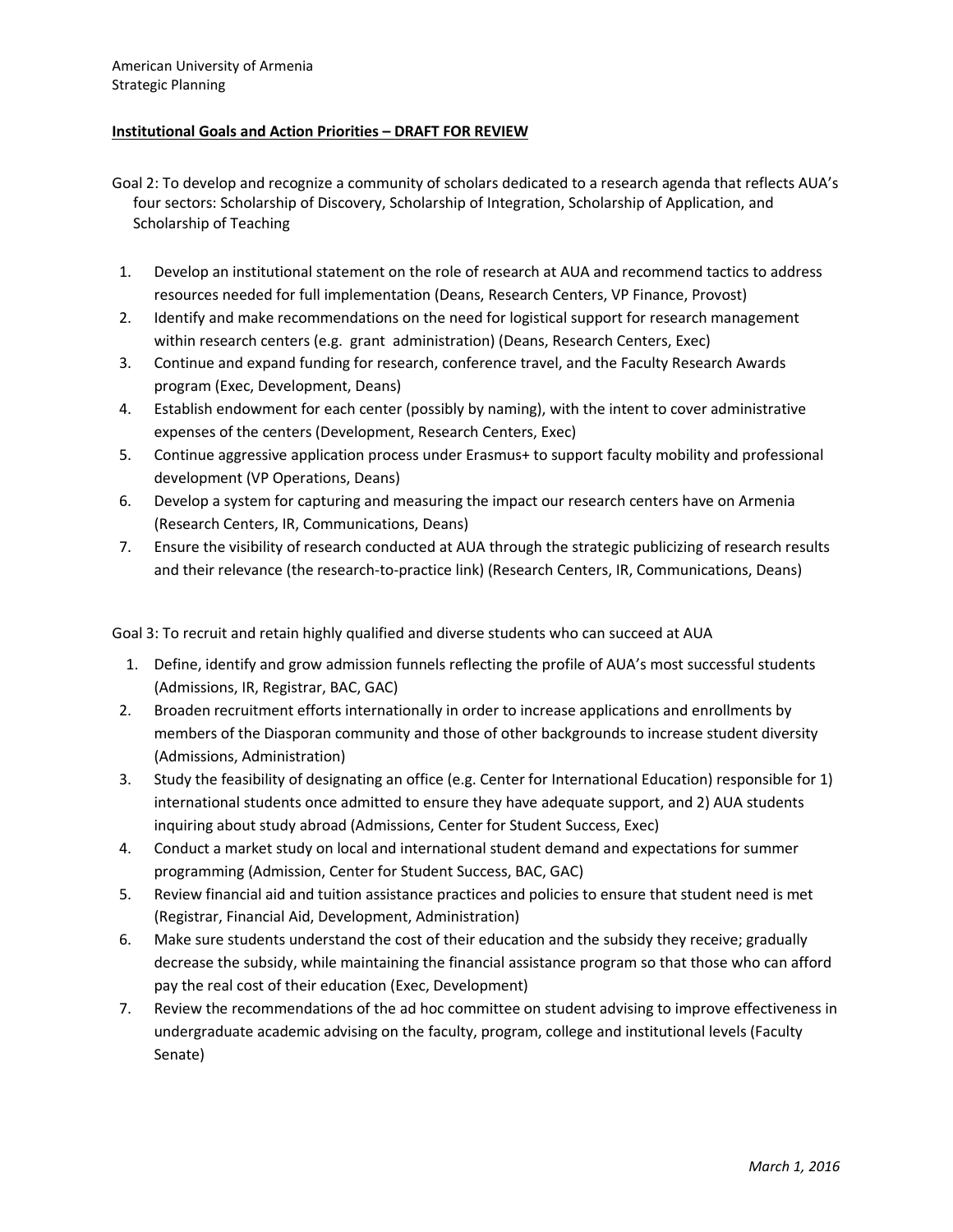- Goal 4: To establish and strengthen a foundational core faculty reflecting academic excellence, diversity, democratic values, and the mission of the University
- 1. Develop and implement tactics for the recruitment of internationally competitive faculty (Faculty Senate, Provost)
- 2. Determine regional, international benchmarks in faculty and staff compensation and make recommendations on reaching parity (Faculty Senate, Exec, HR)
- 3. Identify and implement tactics to improve faculty retention (e.g. increase faculty social and cultural engagement, improved compensation packages, longer term contracts, family and spouse issues) (Deans, Program Chairs, Provost, Exec, HR)
- 4. Define and communicate academic excellence and diversity (Faculty Senate, Provost)
- 5. Foster and empower faculty governance (Faculty Senate, Exec)

Goal 5: To recruit and retain qualified staff dedicated to the University's mission

- 1. Identify strategies to increase professional development opportunities to staff (e.g. trainings and institutional exchanges (HR, Erasmus)
- 2. Establish a venue for staff participation in University decision-making (e.g. staff senate) (HR, Operations, Exec)
- 3. Ensure salary adjustments are in line with job performance and average market standards (HR, Operations, Exec)
- 4. Develop incentives for exemplary performance through expansion of staff benefit package and service excellence awards (HR, Exec)
- 5. Align job descriptions and annual performance evaluations to unit and University goals and mission (HR, Units)

Goal 6: To foster a collegiate environment that offers services and programming that promote student engagement and student success and upholds the values of diversity and democracy

- 1. Establish an Office of Student Affairs (Exec)
- 2. Improve offerings of student support services at graduate and undergraduate levels (CSS)
- 3. Assess capacity of non-instructional spaces to accommodate full cohort of students and raise the students' level of engagement (CSS, Academic Programs, Operations)
- 4. Increase the number and type of extra-curricular events for students and foster their participation in regional and national competitions (CSS, Student Councils, Student Clubs, Academic Programs)
- 5. Increase opportunities for student employment on campus (HR, Operations, Academic Programs, ACDO)
- 6. Follow-up on new student orientation with a roster of events for first-year students during freshman fall semester (CSS, Student Councils, Student Clubs)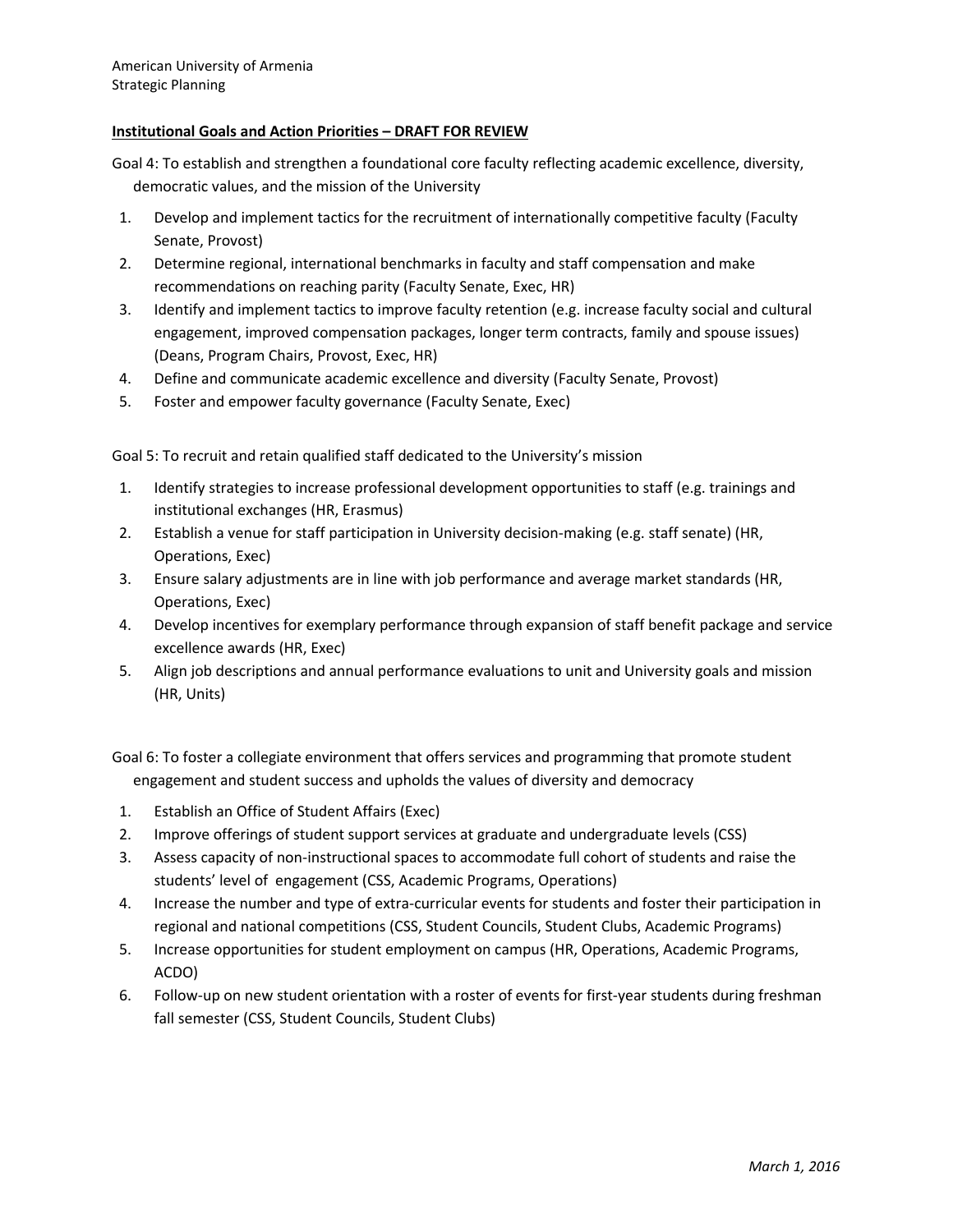Goal 7: To ensure state-of-the-art facilitates and innovative technologies for fostering the student learning experience

- 1. Continuously assess and implement innovative green, inclusive and resilient operations and facilities to improve operational efficiency and enhance learning opportunities (Operations, ACE)
- 2. Address areas of concern within UMS (ITCS, Operations)
- 3. Study alternate information management systems for implementation across AUA (Operations, ICTS, Exec)
- 4. Plan for the construction of the Student Union, Faculty Center, Open-Air Amphitheater (Operations)
- 5. Assess current and project future enrollment patterns to strategically renovate underutilized classrooms to increase efficiency (Operations, Registrar, Academic programs)
- 6. Conduct feasibility study for building/establishing an AUA residence (Exec)
- 7. Increase availability of electronic/technological resources (e.g. computer labs, printers, study spaces) (Library, ICTS, Exec)

Goal 8: To achieve fiscal sustainability by securing sufficient financial resources to assure current and projected operations while upholding the principle of equal access to all qualified students

- 1. Plan and implement successful endowment campaign including partnering with private sector (Development, BoT)
- 2. Expand and diversify the donor base (Development, BoT)
- 3. Ensure availability of unrestricted giving (Development)
- 4. Secure funds for merit-based scholarships in addition to need-based (Development)
- 5. Secure endowment funds for named professorships and other needed endowments (Development, Exec)
- 6. Target 50% of annual budget from endowment revenue (VP Finance, Exec, Development)
- 7. Project financial resources required for maintenance/upgrade/expansion of facilities (CFO, Development, COO)
- 8. Ensure clarity and transparency in the institutional budgeting process (CFO, Exec)
- 9. Launch new revenue generating projects (Exec, Research Centers, Extension, Operations)
- 10. Increase kinds and numbers of grants (Operations, Program Chairs, Research Centers)

Goal 9: To build and uphold the AUA brand through the strategic dissemination and promotion of the University's impactful accomplishments

- 1. Ensure the provision of resources (human and financial) for the operations of Communications and their productive deployment (Communications, Executive Committee)
- 2. Improve internal communication among units and assure awareness and better information gathering and dissemination (Communications, ICTS)
- 3. Develop a strategy for brand and image management (Communications, Exec)
- 4. Assure that identified constituents are specifically targeted in appropriate venues (Development, Admissions, Communication)
- 5. Assure AUA's profile in the Diaspora (e.g. social media, newsletters) and the appropriate quality of those interactions (e.g. Armenian and English) (Development, Communications)